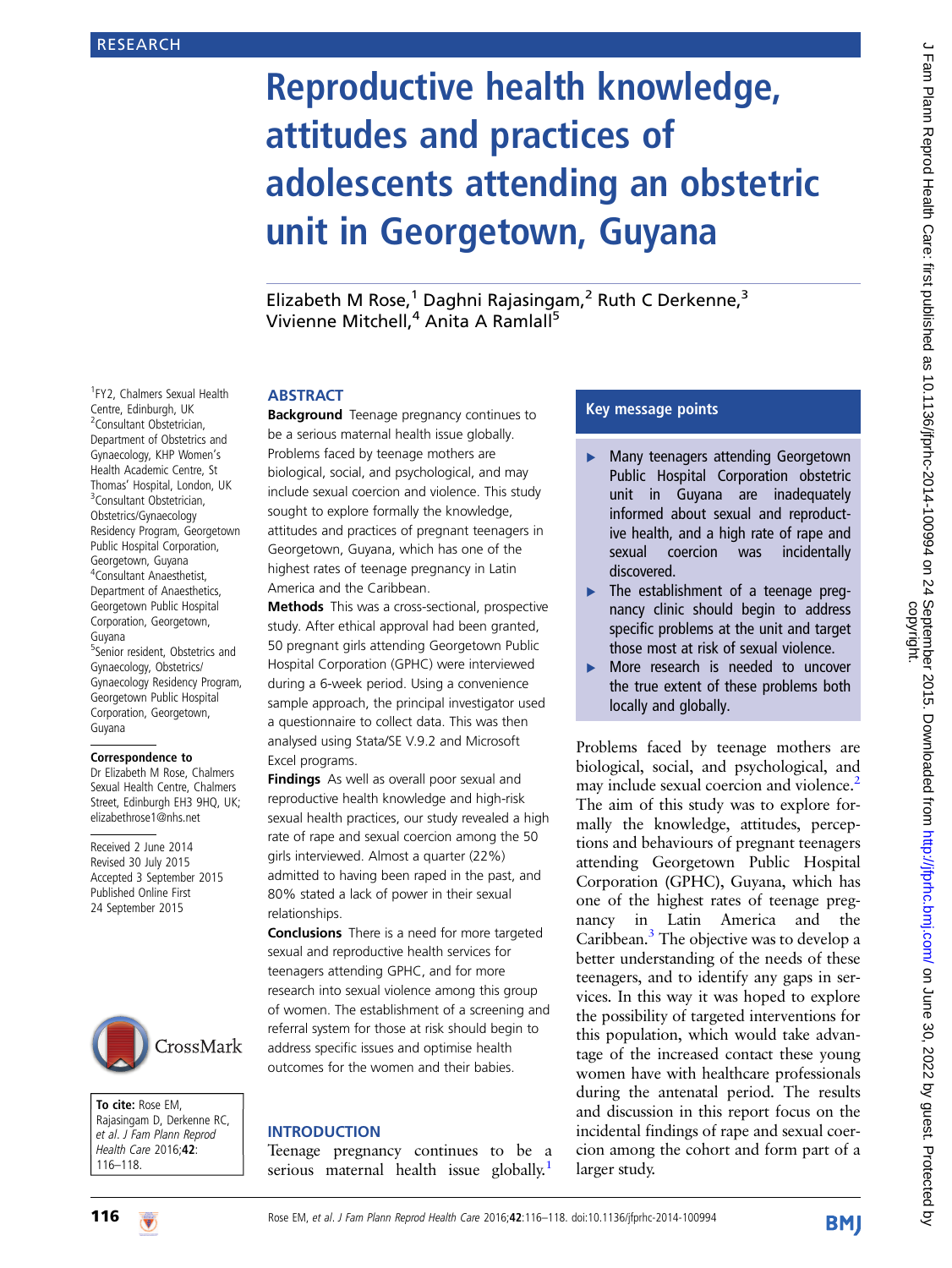## **METHODS**

#### Design setting

Guyana is the only English-speaking country in South America. It lies on the north-east of the continent, flanked by Venezuela to the west, Brazil to the south, Suriname to the east, and the Atlantic Ocean to the north. GPHC is the national tertiary referral hospital and provides inpatient, outpatient, antenatal and postnatal care to women. Situated in the capital city, all women with high-risk pregnancies are referred there.

The legal age for marriage in Guyana is 16 years with parental or high court permission, and 18 years without.<sup>[4](#page-2-0)</sup> If a girl aged under 16 years is pregnant or has a child, permission may be granted for her to marry the father of the child regardless of his age. The age of consent to any kind of sexual activity is 16 years $\delta$  for both sexes.

The most recent available data in Guyana reveal a total of 3310 child abuse cases involving children aged under 16 over the 1 year period January– December 2013, of which 20% were sexual in nature.<sup>6</sup> The majority (88%) of this sexual abuse was perpetrated against girls. The same source reveals 51 cases of incest over a 6-month period in 2012. In 50 of these cases the victim was a girl, and four pregnancies were documented.

## Participants

Inclusion criteria:

subjects aged 10 to <20 years attending GPHC antenatal clinic and on pre- and postnatal wards; and able to speak English.

Exclusion criteria:

subjects aged  $\geq 20$  years; requiring emergency care; and unable to communicate in English.

#### Interventions

Over a 6 week period from 6 August to 14 September 2012, the principal investigator attended the wards at GPHC twice daily from Monday to Friday, and all pregnant teenagers attending GPHC during these times who fulfilled the above criteria were approached to participate in the study. This gave a total of 73 eligible participants, of whom 51 agreed to participate; however, one was unable to complete the interview adequately due to poor English, leaving a total of 50 girls included in the study. This number represents 27% of the total of 186 pregnant teenagers who were seen in clinic or admitted to the unit over this time. A structured questionnaire adapted from a framework approved by the World Health Organization $\prime$  was used to gather quantitative and qualitative data on sexual and reproductive health issues.

## Analysis

Statistical evaluation was carried out by the principal investigator using Stata/SE V.9.2 (StataCorp, Texas, USA) and Microsoft Excel programs.

# RESULTS

A total of 50 girls aged 11–19 years (average age 17 years) were included in the study. Forty-three girls (86%) were single (never married), with 11 (22%) being in no relationship at the time of interview. The majority (70%) of the pregnancies were unplanned.

The average age of first intercourse among the group was 15 years, while the youngest was 10 years. Overall, the average difference in age between the girls and the child's father was 6 years (with the man being the same age or older in every case). The largest age gap was 32 years. Thirty-five (70%) of the girls had boyfriends at least 4 years older at the time of interview: of these, 11 of the girls were aged under 16. Ten girls (20%) had partners who were 8 or more years older. Of these, seven (70%) were under 18 the first time they had sex with their partners, and three (30%) said they had not wanted to have sex at the time. Two of these girls had been raped.

Among the married cohort this age difference was smaller at 3.85 years, with the biggest age difference in this group being 8 years. Following on from this, of the seven girls in the group who were married, the average age at marriage was 17 years. Two girls married at age 16, three at age 17, and two at age 18. For five of these girls (71%), their first experience of sexual intercourse was with the father of their current pregnancy compared to 25 (58%) of the unmarried cohort, or 30 (60%) overall.

Only 10 girls (20%) said they had the power to decide when and when not to use contraception, despite the majority (84%) believing it was the woman's responsibility to ensure its proper use. Fifty per cent said they worried about getting pregnant, and 52% were concerned about sexually transmitted infections. In 42% of cases no form of protection was used the first time they had sex with their child's father, and fewer than 10% used protection at every encounter.

Overall, 32 (64%) of the girls said they regretted the first time they had had sex (this was only marginally less among the married group at 57%); 15 (30%) said the first time they had sex with their child's father they did not want to; and 11 (22%) disclosed that they had been raped at some point in the past. Of the latter, five were assaulted by family members or friends. In one case the perpetrator was the child's father. She went on to give birth via a planned caesarean section delivery aged 11 years.

## **DISCUSSION**

We found a high incidence of rape and/or sexual coercion among those subjects interviewed, with almost a quarter admitting to having been raped at some point. Child marriage (defined as marriage below the age of 18[8](#page-2-0) ) was also evident, affecting five of the girls interviewed (10% of total). In general, attitudes surrounding sex and relationships suggest gender based